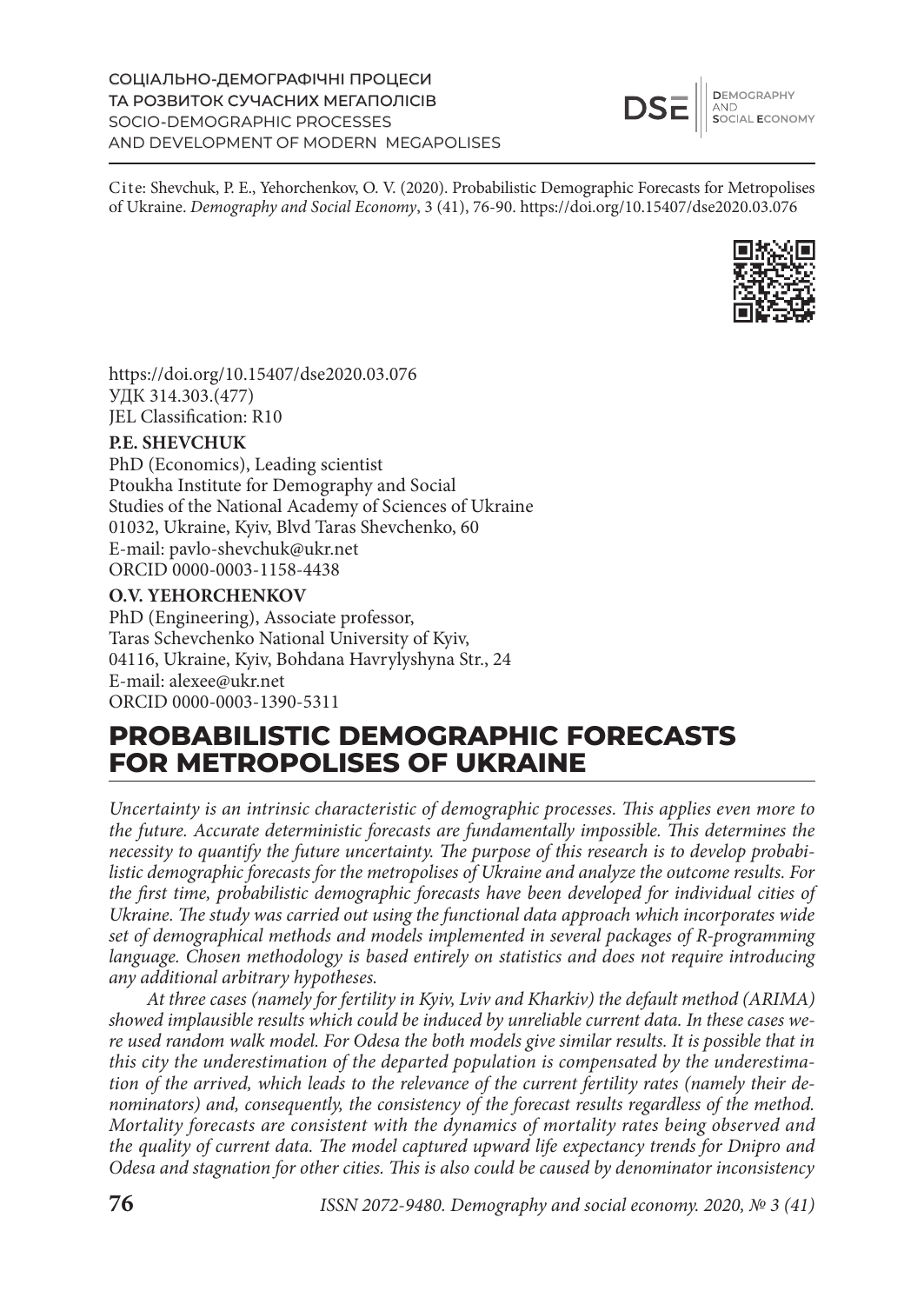for the latter ones. Computation showed that the population size of Dnipro, Lviv and Kharkiv in 2040 is most likely to be below the population number reached in early 2019. Some chances for population growth remain in Odesa and Kyiv is likely to have a larger population. The age distribution of the population in all cities in future looks similar. The number of people over 40 years of age has least uncertainty. At the age of 20 to 40 years, the uncertainty is much higher. This is a consequence of the uncertainty of youth migration during the forecast horizon of 2019–2039, because all these cities are powerful educational centres and attract students. In 2040 those who were students in 2020 will reach the age of 40 and can stay in the big city or leave. Uncertainty of the number of persons under 20 is formed from two sources: uncertainty of fertility forecasts and uncertainty of the number of reproductive cohort, i.e. those 20-40-year-olds. It is needed to review these forecasts after receiving the results of the closest census.

**Keywords:** probabilistic forecast, functional time series, uncertainty, big city.

'... to predict future events in a statistical fashion that is, by stating the probability for alternate sets of events, rather than flatly predicting that one set will take place.' I. Asimov, Prelude to Foundation

**Formulation of the problem.** Demographic forecasts have always been inaccurate. They were relatively more accurate when their development fell on a period of re latively stable demographic indicators. Times of abrupt changes in fertility or mortality, not to mention migration flows, have always been unexpected. As N. Keilman convincingly shows, the development of the methodology of demographic forecasting and the availability of computing power did not increase the accuracy of population forecasts [1]. Deterministic forecasts cannot be accurate in principle. The probability that the future population will be exactly as predicted is close to zero  $[2, p. 9]$ . The reason for this is three main sources of error. The most obvious type of error is an incorrect model specification, namely, inadequate choice of model or its parameters. This includes incorrect statement of hypotheses about future fertility, mortality and migration. Inherent randomness of demographic processes makes it impossible to accurately predict in principle. The second source of error is the current population count data, on the basis of which the model is set up. Unfortunately, a serious challenge for Ukraine in the 21st century is the quality of current population statistics due to the long absence of census and, consequently, the impossibility to specify the denominator of the most important indicators of demographic development. Thus, not only finding the parameters of the model, but also the actual starting population itself and its distribution by sex and age may turn out to be such that do not correspond to reality. The third factor, that may affect the divergence of the forecast from actually observed, once the numbers become available, is the forecast itself. A clear example of the impact on itself is the HIV / AIDS mortality forecast published in 2006. According to this forecast, the number of AIDS deaths in Ukraine in 2014 was supposed to be 59,000 people in the average scenario [3, p. 12]. Public concern about this possible development led to the introduction of a number of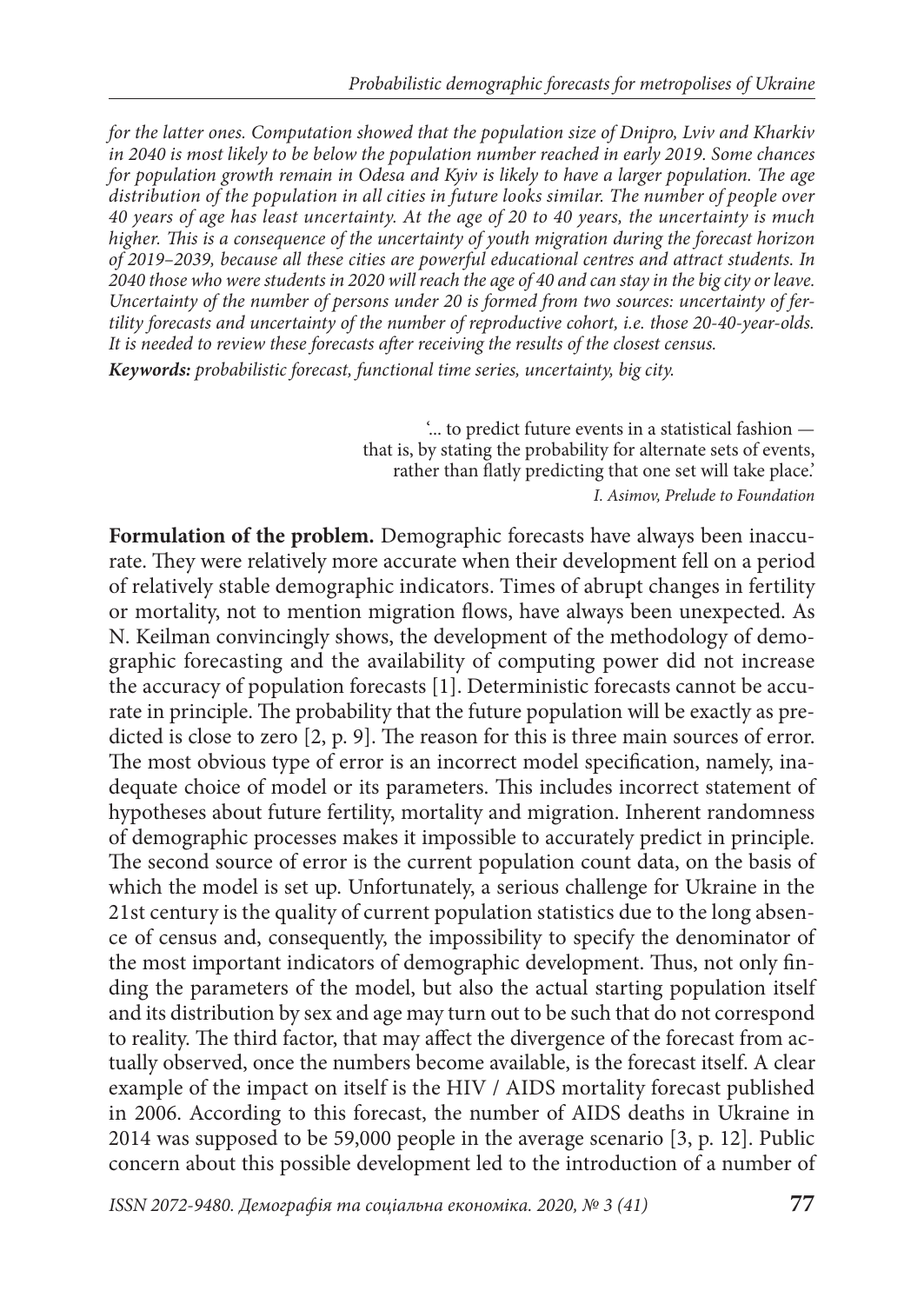public and private programs for HIV prevention, treatment, care and support for HIV-infected and AIDS patients. As it is already known according to the State Statistics Service of Ukraine, 4,399 people died of HIV-related diseases in 2014. Thus, the forecast-warning contributed to the abolition of itself. Fertility or migration forecasts can work in a similar way, urging the government to take action to regulate certain processes and change their course accordingly.

**Relevance of the research.** The fundamental impossibility of an accurate demographic forecast necessitates the description of the uncertainty of the future. The traditional approach is to develop a multivariate forecast. However, as with one va riant, the probability of implementing each of the forecast variants is the same (close to zero), and their number is still too small to describe the diversity of the uncertain future. Keilman identifies two shortcomings of the multivariate approach [4, p. 410]. First, there is no probability attached to the projected range of variants, because the user does not have information on how likely future indicators will fall in the range between "low" and "high" scenarios. Second, the "low" and "high" variants are not realistic because, for example, the "low" variant assumes that the fertility will be low each year of the forecast horizon. Also, the combinations of "low fertility — low life expectancy" and "high fertility high life expectancy" form quite similar age structures of the population, which artificially narrows the uncertainty of the dynamics of the share of the elderly in the future. The latter problem can be solved by computing the forecast variants in the combinations "low fertility — high life expectancy" and "high fertility low life expectancy". However, the user still cannot determine the degree of probability of such a development of events.

Instead, the probabilistic approach offers an alternative and allows, if not to get rid of uncertainty, then at least to quantify it. Probabilistic forecast is not necessarily more accurate than deterministic one. However, it contains more information for user [5, p. 25], on the basis of which the user can make decisions taking into account the degree of uncertainty. Therefore, developers of demographic fo recasts, such as the United Nations Department of Economic and Social Affairs (DESA), the national statistical agencies of the Netherlands, New Zealand, and South Korea, publish probabilistic demographic forecasts on a regular basis. The United Nations Economic Commission for Europe (UNECE) advises to represent uncertainty directly [6, p. 2]. In addition, a study in Australia showed that most users of subnational demographic forecasts need information about the degree of uncertainty of the forecast and understand it correctly [7, p. 374]. Thus, the development of probabilistic demographic forecasts is becoming widespread and relevant.

Analysis of recent research and publications. The first approaches to the probabilistic interpretation of the demographic forecast were made in the middle of the 20<sup>th</sup> century. Later, there were attempts of an analytical solution. Finally, the development of computer technology has made it possible to make appro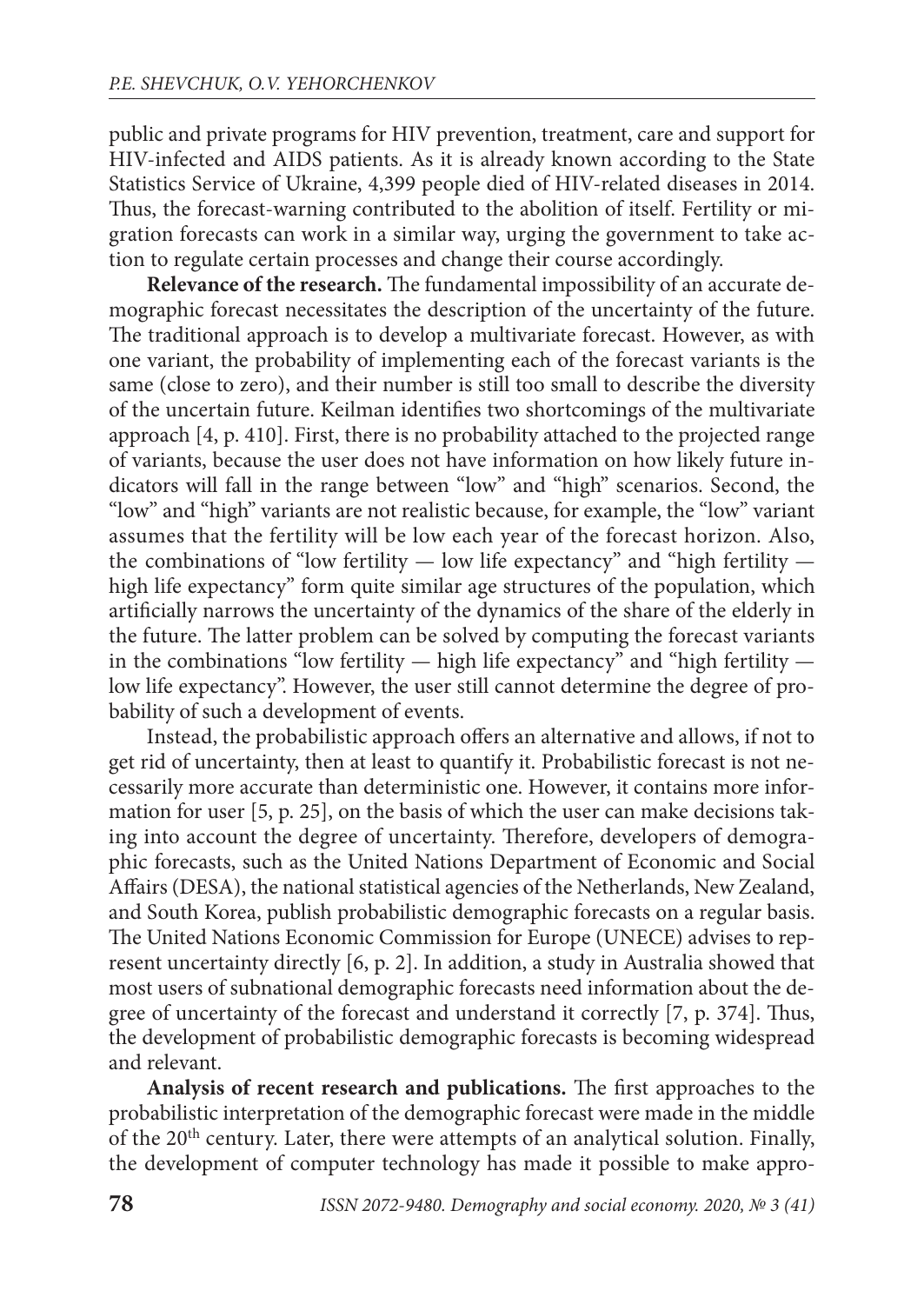ximate calculations using simulations. At the end of the 20th century it was proposed to combine the advantages of the probabilistic approach with an expertand argument-based judgment [8]. To reduce the impact of the subjectivity of an expert opinion, the use of the Bayesian approach was proposed [9]. Namely, the UN Population Division uses the Bayesian hierarchical model to develop probabilistic forecasts [10]. This model is implemented in the form of a system of R language packages [11] and can be applied both to the country as a whole and at the level of administrative districts  $[12, p. 17]$ . The results of the computation are published in a form adapted to the format of UN publications: by 5-year age groups and 5-year time intervals [13, p. 818]. Models have been developed that allow for a coherent forecasting [14] of indicators of close (e.g., neighbouring regions) or related (e.g., male-female) populations.

The purpose of this research is to develop probabilistic demographic forecasts for the metropolises of Ukraine and analyze the outcome results.

**Scientific novelty.** For the first time, probabilistic demographic forecasts have been developed for individual cities of Ukraine.

**Materials and methods.** This study used the data of the State Statistics Service of Ukraine for Dnipro, Kyiv, Lviv, Odesa, and Kharkiv. It was decided to cancel the development of the forecast for Donetsk due to incomplete population statistics and registration of demographic events in recent years in this city. The forecast for Donetsk from the launch year of 2013 is inconclusive due to the impossibility of taking into consideration the unforeseen events in this region in the coming years. To develop probabilistic demographic forecasts, data were used for the period after the last population census on the number of: permanent population by sex and age; born by mother's age; born by sex; died by year of birth; died by sex and year of birth under the age of 1 year. Data on the number of deaths by age and year of birth in urban settlements of the respective regions were used as additional information.

Newborns whose mother's age is unknown were distributed according to the age structure of the mothers of the respective marital status. In addition, for the correct computation of mortality rates, the number of deaths was distributed by age. As already mentioned, the number of deaths at the age of 0 is known for each calendar year of the base period (2002-2018). The distribution of deaths for the remaining age groups was obtained by splitting the number of deaths by year of birth into the number of deaths by age according to this distribution in the urban area of the respective oblasts, as the distribution of deaths by both age and year of birth is available for the latter. Migration data are the least accurate. Therefore, the net migration by sex for the base period was computed according to the demographic growth-balance equation on the basis of the rest of available data.

The forecast of the population by sex and age is obtained by the cohort-component method. The difference from the traditional approach is that, as a result,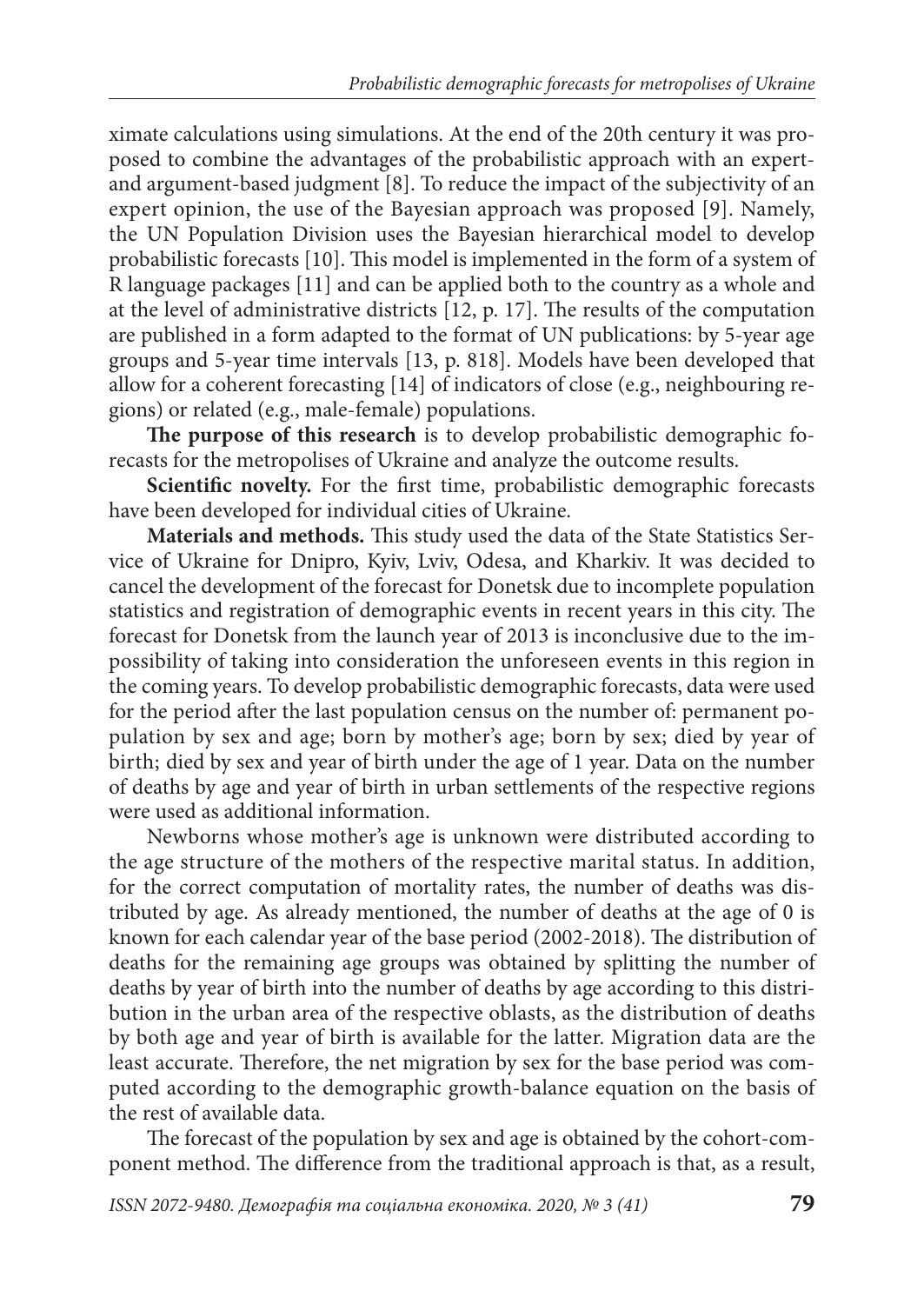not a few, but many variants are obtained, sometimes several thousand trajectories of probable future development according to the future sample paths for each of these components: fertility, mortality, and migrations.

An important scientific principle is the possibility of independent verification of the obtained results. The advantage of the methodology developed by R. Hyndman et al. [14, 15, 16] is its reproducibility and replicability. Reproducibility is un derstood as obtaining the corresponding results using the same data, methods and calculation algorithm. Replicability means obtaining consistent results according to the same methodology using other data [17, p. 46]. Unlike the method of expert-based judgment, the parameters of the model are estimated entirely on historical data and do not require subjective assumptions [15, p. 338], although some judgments about the choice of model can be made. In particular, the algorithm  $[18]$  is quite flexible. Even in cases of obtaining unrealistic results using the default parameters, it is possible to choose another of the available model modifications implemented in the package, which will be mentioned below.

In any case, a careful indication of all the conditions of the study: the input data and the algorithms used make the study transparent and reproducible. That is, one of the most important scientific principles is fulfilled, which cannot be said about the methods involving expert judgment. There are serious doubts that even the expert himself will be able to reproduce his own research later.

Hyndman et al. in a series of publications have developed a holistic methodology which combines different approaches and models into one framework. According to the functional data paradigm, smoothing of mortality, fertility and migration rates [15, p. 324] using constrained regression splines is carried out before fitting the model. This makes it possible to immediately identify one of the three sources of randomness in the model: the randomness of the variation of births, deaths, or migrants. After fitting the model, the residuals not described by the model (the second source of randomness) are defined. The third source is the randomness inherent to time series [15, p. 326]. Smoothing also makes possible interpolation of birth rates from 5-year age intervals into one-year intervals, if they are not available. In this study, for all cities, fertility rates at 5-year age intervals were used for unification, although more detailed data are available for Kyiv.

R. Hyndman implemented his methodology in package "demography" for R programming language. This package provides functions for demographic analysis including: lifetable calculations; Lee-Carter modelling; functional data analysis of mortality rates, fertility rates, net migration numbers; and stochastic population forecasting (https://www.rdocumentation.org/packages/demography/ versions/1.22).

The Lee-Carter model is used to forecast mortality [19]. The flexibility of the demography package [18] is in the implementation of several variants of the model. The researcher can choose not only, for example, the standard variant, but also the parameters of the variant itself. Thus, the original Lee-Carter me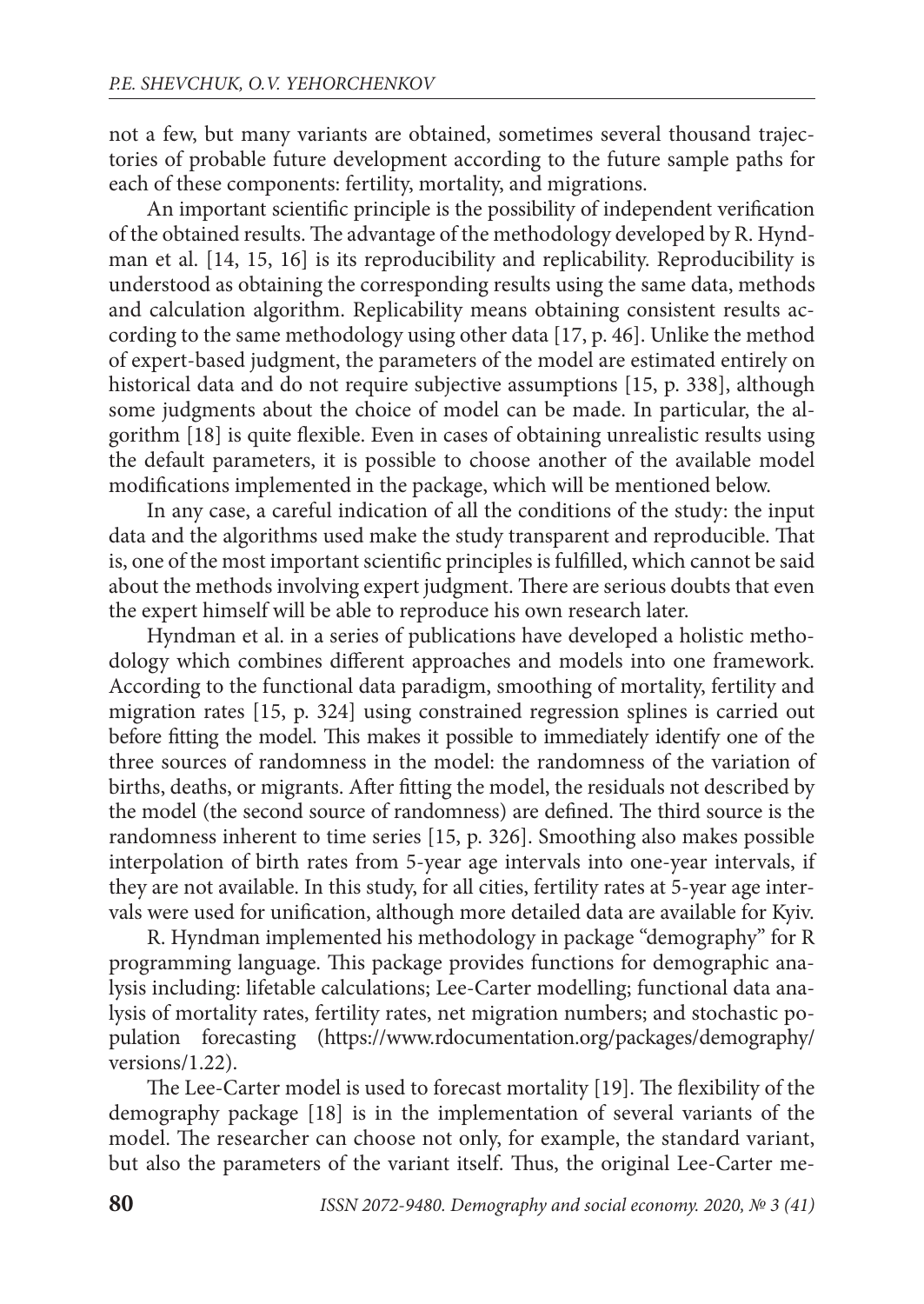thod, after estimating the parameters of the model using singular value decomposition, involves the adjustment of the overall mortality level parameter to the number of actual deaths. However, this adjustment is optional and can be skipped. You can also choose to adjust the parameters of the model to the actual life expectancy at birth (e0), as in the Lee-Miller variant [20]. The Booth-Maindonald-Smith variant [21] differs in the criterions of parameter adjustment. The Hyndman-Ullah approach involves calculating more than one pair (up to 6) of the relative age-specific rates of mortality change parameter and overall mortality level parameter using the principal components decomposition.

Obviously, if the indicators of a process have a different growth rate for different objects in the base period, then, eventually, they will diverge or intersect. If the processes under study occur with related populations, such as males and females, it is logical to impose certain constraints to prevent this from happening. Since, in the absence of catastrophic events, the directions of change in mortality rates for males and females are not supposed to differ significantly, at least, in long term perspective. This non-divergence of subpopulation indicators is called coherence. Ensuring the non-divergence of life expectancy forecasts for both sexes in long-term was implemented in one of the modifications of the Lee-Carter model — Li-Lee variant [22]. The methodology proposed by Hyndman et al. is currently the most advanced. The product-ratio method developed by them consists in modelling not age coefficients, but square roots from their products and ratios. The advantage of this approach is that these values change roughly independently but have approximately the same variation [14, p. 263]. Confidence intervals are calculated using autoregressive integrated moving average (ARIMA) model [14, p. 265]. It can be noted apropos that DESA experts provide a non-divergence of life expectancy by sex in simpler way. They project the life expectancy for females and the gap in life expectancy between the sexes [10, p. 797].

The Lee-Carter model was generalized to forecast fertility [23]. The Hyndman-Ullah model implemented in the demography package is a successor in the sense that it also uses the principal component decomposition, but it uses more than one principal component, is more robust to random fluctuations during the base period [16], and does not require pre-specified constraints on the upper and lower bounds [23, p. 192] of total fertility rate (TFR), as proposed by Lee earlier.

The forecast of the net migration as compared to the forecast by inflows and outflows has its constraints, as it does not take into account the differentiation of migrants by main directions or countries which are the main migration partners. However, such an approach may be sufficient, given the incompleteness and inaccuracy of migration recording, as well as the variability of the process itself due to changes in legislation (including in other countries), labour market situations, political and environmental factors, and so on.

The described methodology is implemented in the software packages demography [18] and forecast [24]. The advantage of these packages compared to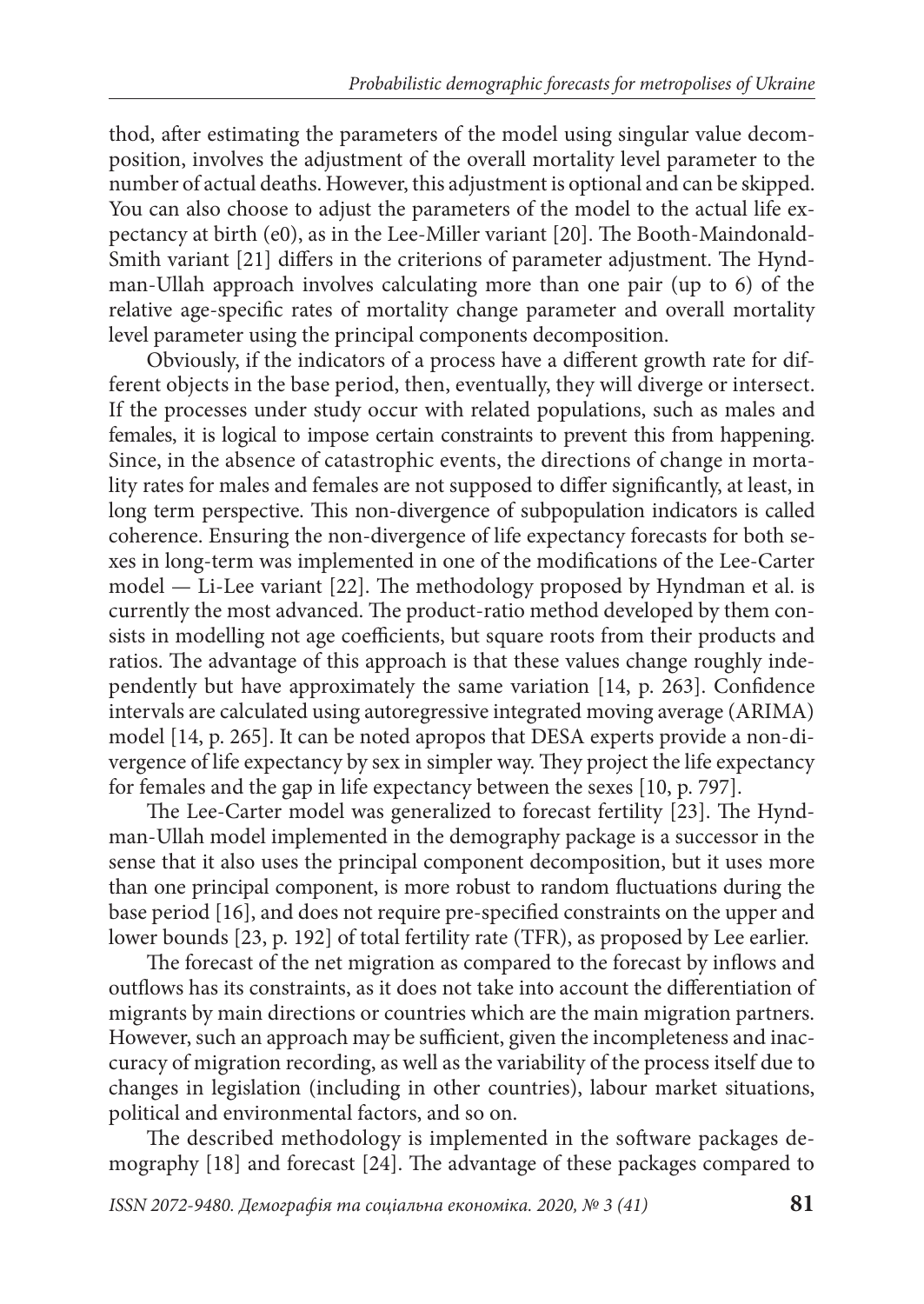those used by DESA [12] is greater flexibility in detailing the input and output data. Thus, the computation can be carried out not only for 5-year time intervals and 5-year age groups, but for 1-year time intervals and 1-year or 5-year age groups. By default, the width of the confidence intervals is set at 80 %  $[18, p. 13-$ 15], but in this study in all cases (fertility, mortality and migration) the level of 95 % was used. For every city 1,000 simulations were calculated.

The main results of the research. Coincidentally, during the base period, the fertility in Ukraine was mostly increasing. At the same time, in the studied cities the period of birth growth lasted 1–3 years longer than for the country as a whole. This may be due to both peculiarities of recording and deterioration of the accuracy of current population estimates. As for the peculiarities of recording, it is about the possibility since 2016 of recording a birth directly in a maternity hospital. Of course, some women can take advantage of this opportunity, even if they do not live in the locality. Births that occurred in the occupied territories are added to this. Thus, citizens living in the occupied territories can apply to any court and obtain a birth certificate. If this court is not located in the Donetsk or Luhansk oblasts, such a birth will be included in the statistical reporting of the administrative unit where the court is located. Due to more convenient transport accessibility, they can be large cities, such as Dnipro, Kyiv, Kharkiv. Obviously, this practice artificially increases the fertility in large cities. As for the deterioration in accuracy of the current population estimate, it is about giving the birth by those women who actually live in the city but are not registered in it. This error in the current population estimate has accumulated due to the long absence of a census. As all metropolises are attractive for migration, it is likely that their population size, especially those of reproductive age, is higher than according to statistics. Namely, this is the second source of population forecast errors, which was discussed at the beginning of this article. Accordingly, the fertility in large cities is actually lower than can be computed from official data.

Therefore, when computing the fertility forecast, such incorrect data lead to implausible results. Namely: the real growth of the fertility, which was really observed in the first decade of the 21st century, is amplified artificially due to the annual divergence of the denominator (number of women) of birth rates from the real situation. This leads to the ARIMA method extrapolating incorrect data and therefore giving an implausible result. As a result, TFR was obtained in 2039 from almost 2 children per woman in Lviv and Kharkiv to 3 in Kyiv. At present, such a level seems unlikely for Ukraine, and even more so for large cities. Therefore, when developing fertility forecasts for these cities was used random walk model, which is also available in the forecast package [24]. For Dnipro and Odesa, the default method gave plausible results directly. Interestingly, in the case of Odesa, both ARIMA and the random walk model give very similar results. It is possible that in this city the underestimation of the departed population number is compensated by the underestimation of the arrived population num-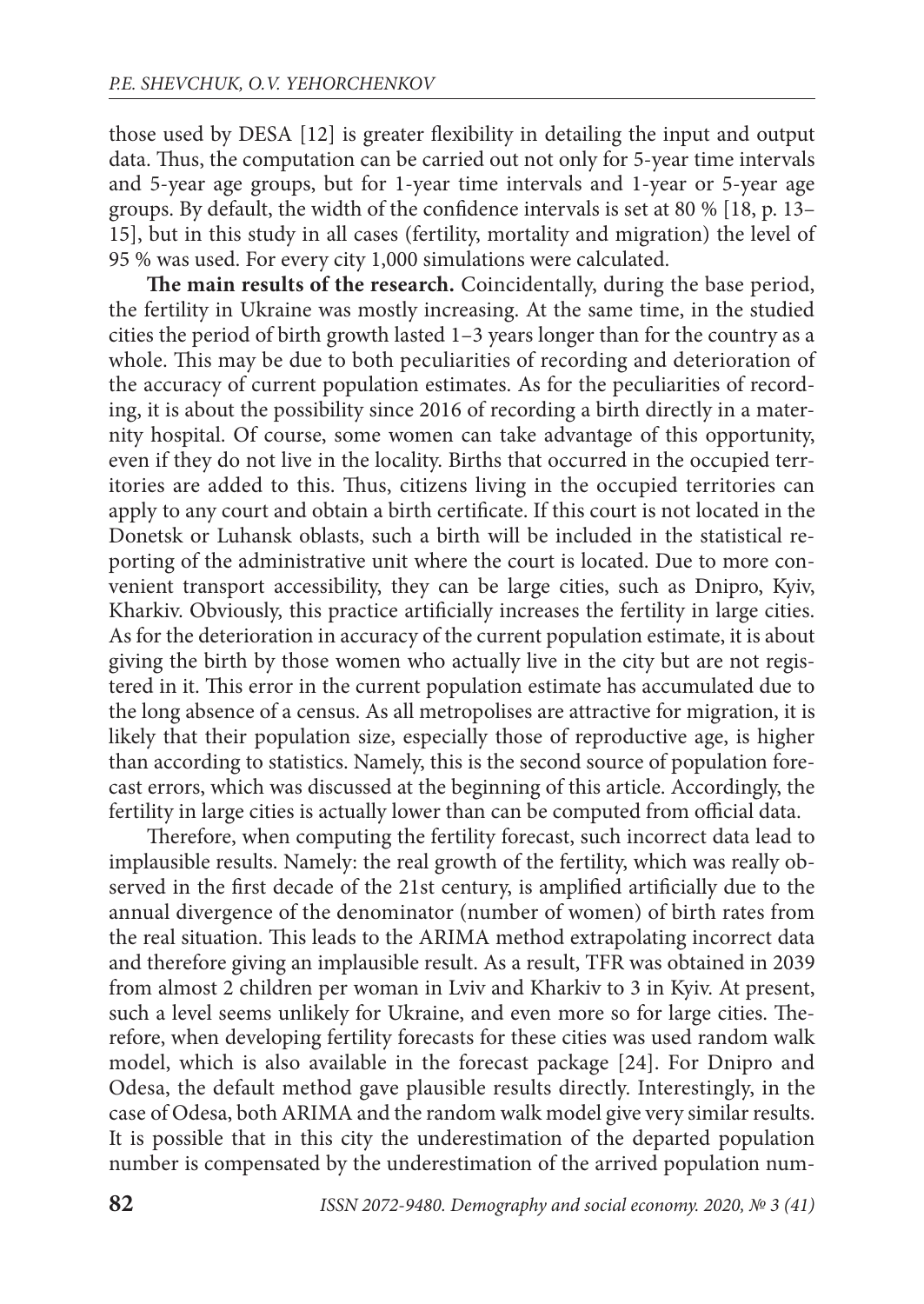

ber, which leads to the relevance of the current fertility rates (namely their denominators) and, consequently, the consistency of the forecast results regardless of the method.

So, the application of different methods to different cities made possible to obtain satisfactory results of the fertility forecasts. Thus, during the forecast horizon TFR with a probability of 95 % will be in the range of 0.93-1.75, 1.16-2.00, 0.88-1.63, 0.97-1.73 and 0.63-1.37 children per woman in Dnipro, Kyiv, Lviv, Odesa and Kharkiv, respectively. The mean values will be 1.29, 1.52, 1.19, 1.32 and 0.94 in Dnipro, Kyiv, Lviv, Odesa and Kharkiv, respectively (Fig. 1).

Mortality forecasts were not particularly difficult, and the results were plausible and consistent with the dynamics of mortality rates being observed and the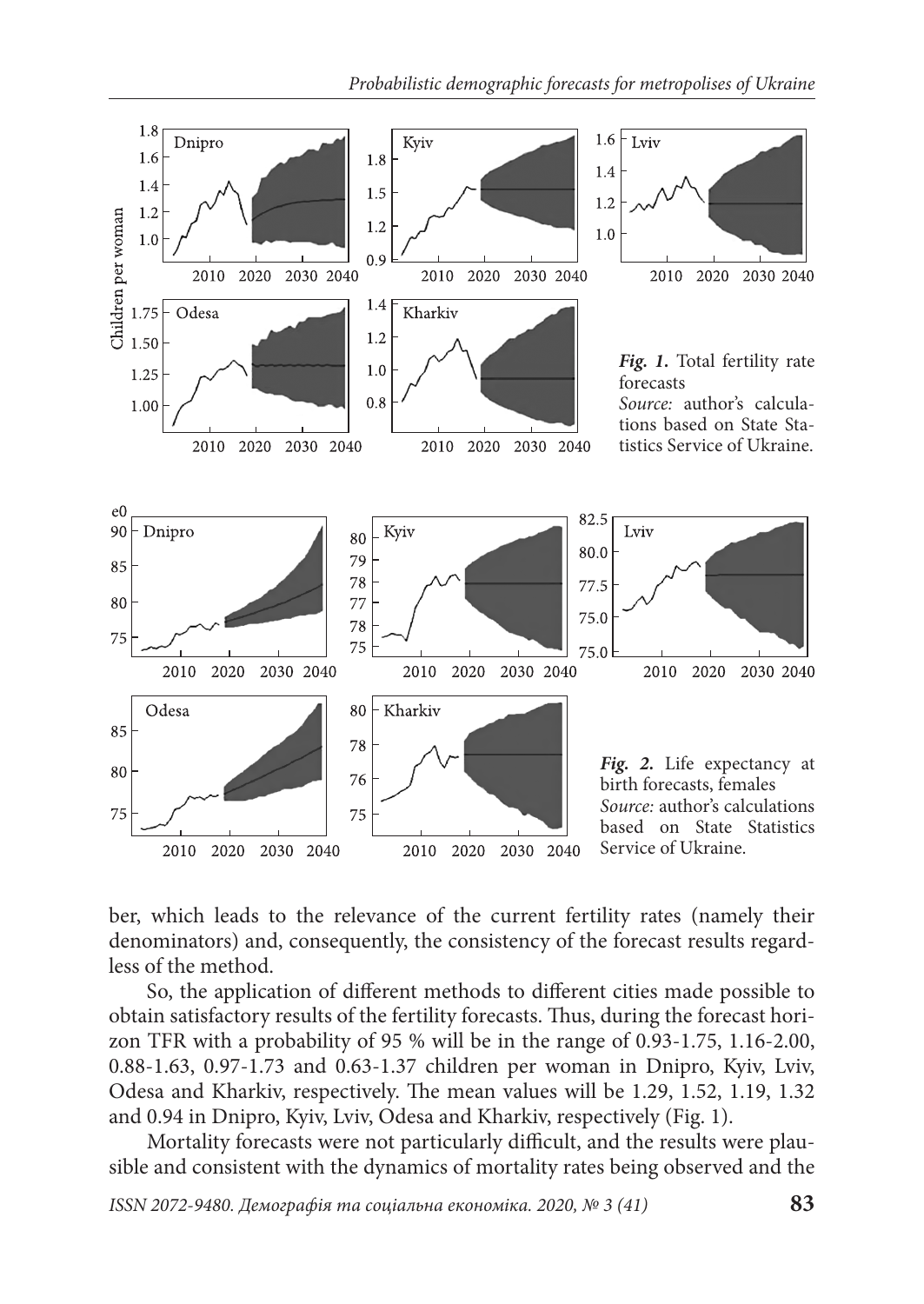

quality of current data. The same default method was used for all cities. Interestingly, the model captured different trends for Dnipro and Odesa here too, compared to Kyiv, Lviv and Kharkiv. Thus, according to the available data and the model, in Dnipro and Odesa, the decline in mortality will continue, and e0 for females will increase to 82.4 and 83.0 years in 2039 with confidence intervals from 78.7 to 91.9 and 78.9 to 89.0 years respectively (Fig. 2).

As the methodology provides coherent forecasts for both sexes, a similar trend will be observed for males in these cities. Thus, e0 for males will increase to 73.4 in Dnipro and to 77.8 in Odesa in 2039. Confidence intervals will be from 69.7 to 81.0 and from 72.1 to 86.5 for males in Dnipro and Odesa, respectively (Fig. 3).

The sharp increase of e0 in 2008-2013 was replaced by stagnation in the following years. It is this stagnation that is extrapolated by the model to the other three metropolises (Figs.  $2-3$ ). The functional time series approach involves a geometrically decreasing weight for data more distant in the past [25, p. 200]. This is quite logical in the case of the availability of long time series. In cases with data from Kyiv, Lviv and Kharkiv, stagnation after 2013 proved to be more significant than the decrease in mortality in previous years. As a result, forecasts were obtained with indicators close to those achieved in 2018. Over time, uncertainty will increase, so the confidence intervals are gradually expanding until target year (Figs. 2-3). In 2039, the e0 for females in Kyiv, Lviv and Kharkiv will be in the range of 74.9-80.6, 72.5-82.1 and 72.6-80.2 (Fig. 2). For males, e0 in 2039 will be 64.7-73.4, 61.3-74.9 and 62.1-73.5 years, respectively (Fig. 3).

The width of the confidence intervals is larger for males than for females and smaller for larger cities than for smaller ones (Figs. 2-3). That is, the model fairly estimates a greater degree of uncertainty for males and smaller populations, which also indicates its robustness.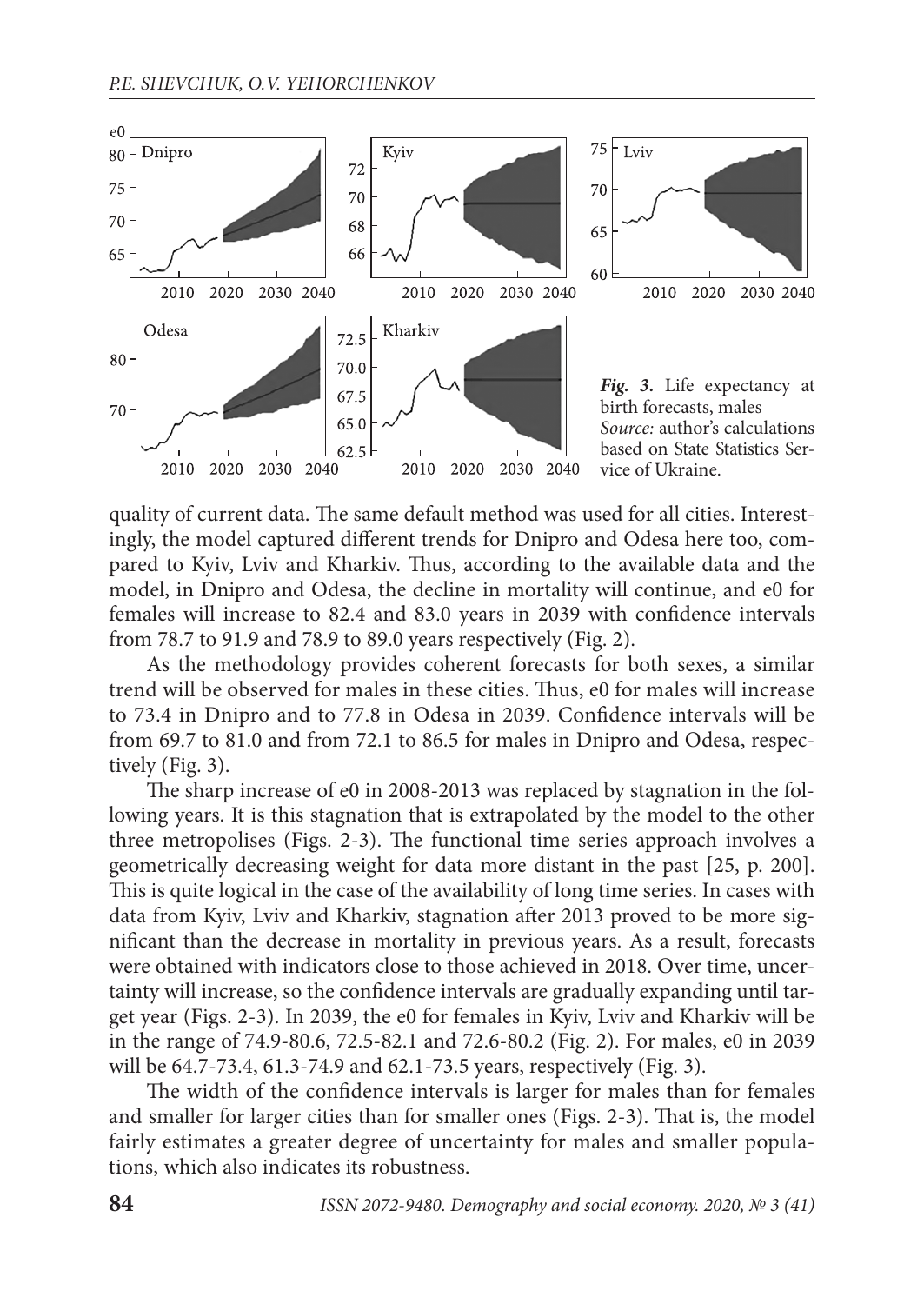

The difference of mortality forecasts for Dnipro and Odesa from Kyiv, Lviv and Kharkiv, as in the case of fertility, may be due to the closer correspondence of the current estimate of the number and sex-age structure of the population to the real situation in the first two cities. Significant stagnation of life expectancy in 2013-2018 in Kyiv and Kharkiv, as well as males in Lviv (Figs. 2-3) may be a consequence, as in the case of fertility, of divergence of the real population size from the current estimate. If the actual population size of these cities is higher than the current data, it generates a relatively larger number of deaths, which artificially reduces life expectancy, computed taking into account the registered population number only. Therefore, it is possible that life expectancy in these cities continues to increase and, unless current data had been distorted due to the long absence of census, the model would have detected this trend, and life expectancy forecasts would have shown further growth, as for Dnipro and Odesa.

Migration forecasts were also computed by default (except for the replacing 80% confidence intervals with 95 %) without any problems. The model averaged the age structure of the net migration for the base period and extrapolated to the target year, wrapping within the confidence interval. It should be noted that all studied cities have a similar age structure of the net migration, as they are powerful educational centres and attract student youth. Therefore, the most vivid feature of all age structures is the "bulge" at about 18 years, which corresponds to the arrival of former schoolchildren in order to continue their education, and "deepening" at about 22-24 years connected with their departure. The mean of the confidence intervals of the net migration forecasts is 1.1 thousand for Dnipro, 17.9 thousand for Kyiv, 0.4 thousand for Lviv, 3.0 thousand for Odesa and 4.8 thousand people annually for Kharkiv (Fig. 4). The confidence intervals for net migration are wide: from –38.0 to +40.2 thousand for Dnipro, –26.2 to +62.0 thousand for Kyiv, from –10.1 to 11.0 thousand for Lviv, from –19.2 to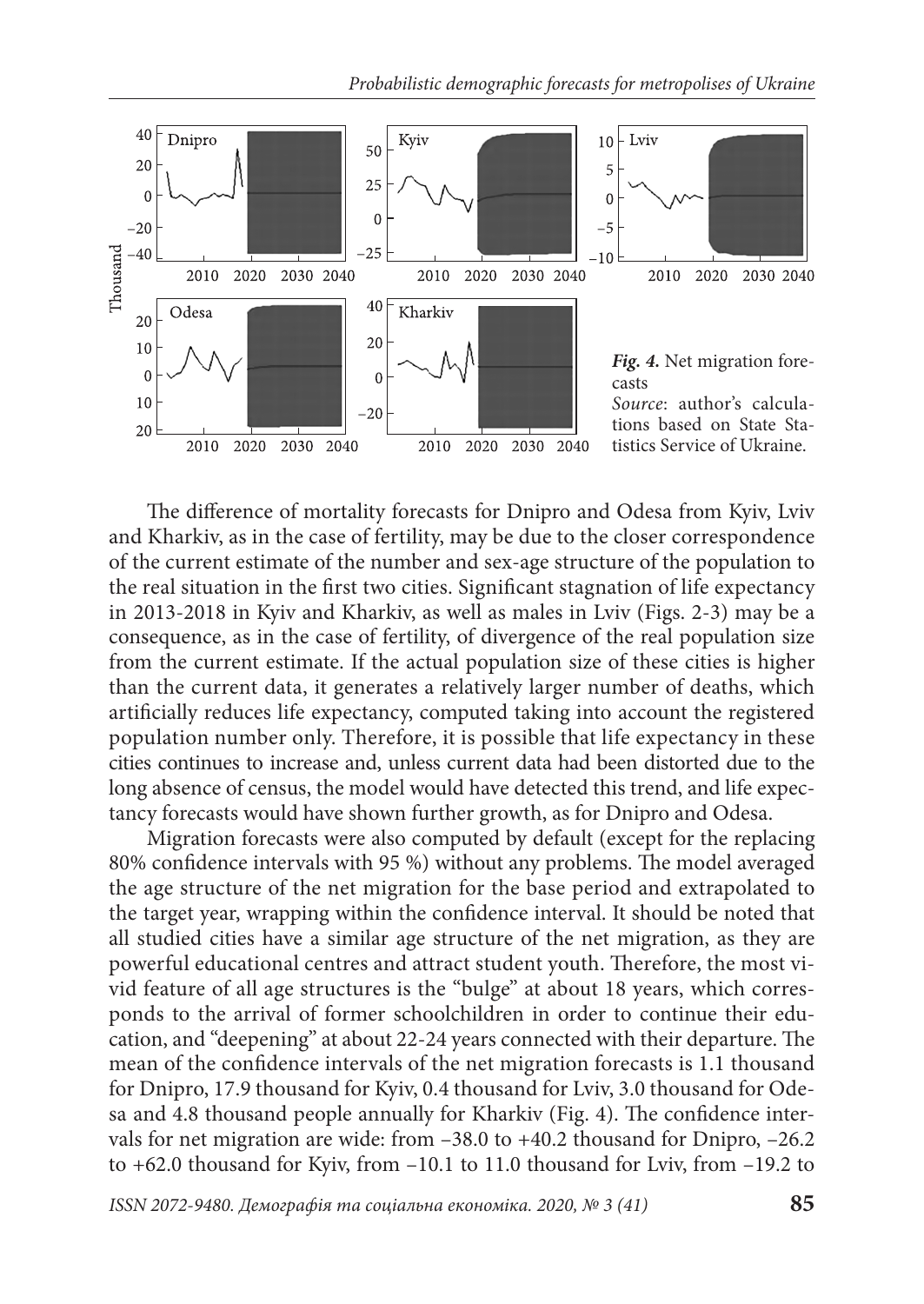

+25.3 thousand for Odesa, from –28.9 to 38.6 thousand for Kharkiv (Fig. 4). It must be noted that after the closest census these values will be revised thorough.

Computation showed that the population size of Dnipro, Lviv and Kharkiv as of January 1 2040 is most likely to be below the level reached in early 2019. Namely, with a probability of 95 % population of Dnipro will be from 738,000 to 983,000; the population of Lviv — from 550,000 to 715,000; and Kharkiv from 1.098.000 to 1.432.000 people (Fig. 5). Some chances for population growth remain in Odesa, where the number of inhabitants at the beginning of 2040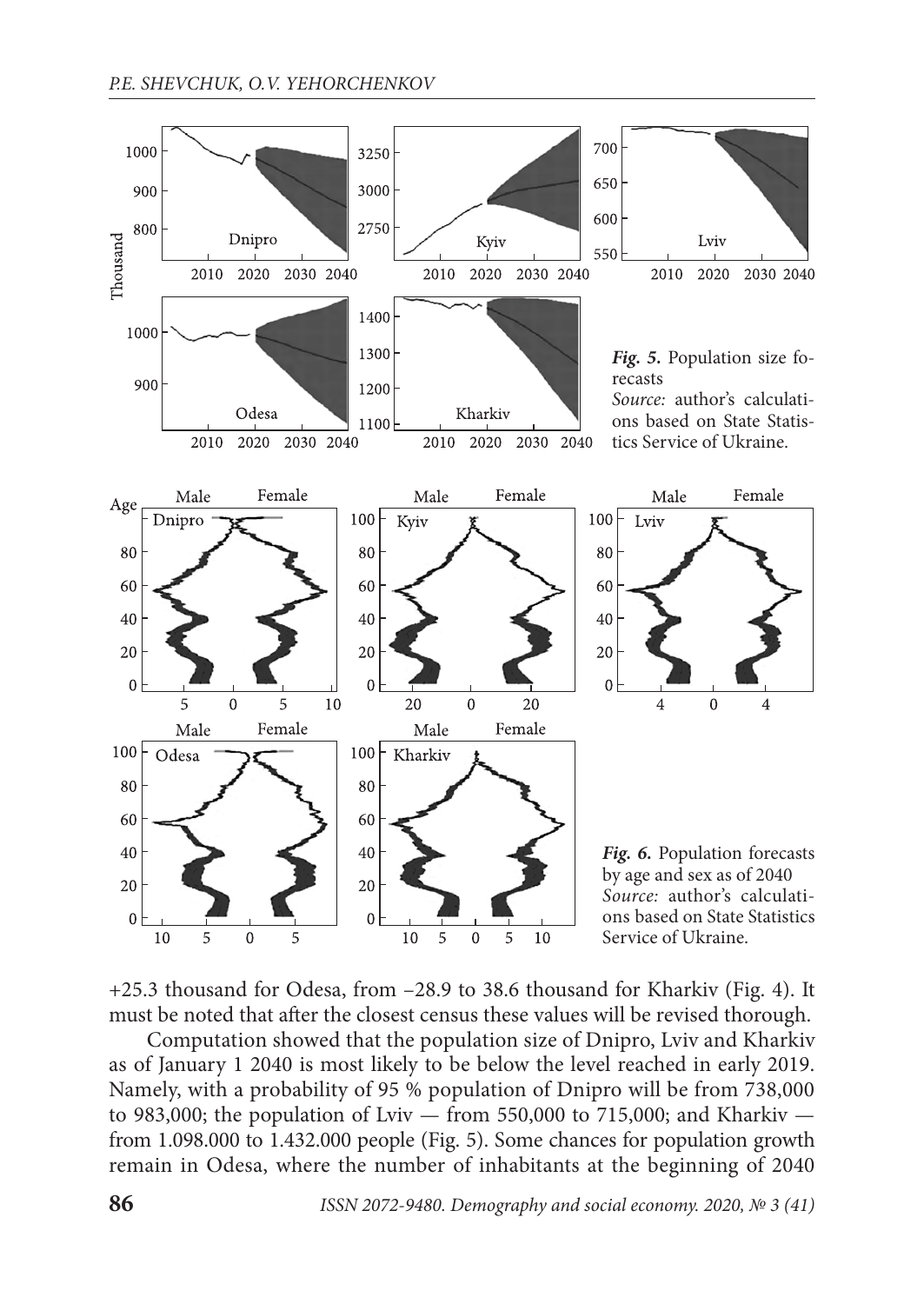may be from 825.000 to 1.060.000 people. Kyiv is likely to have a larger population size of up to 3.421.000 although it may return to 2,717,000 people (Fig. 5).

The age distribution of the population in all cities in 2040 looks quite similar, as it is formed by demographic processes of approximately the same intensity and direction. In particular, the number of people over 40 years of age has less uncertainty, as mortality in the absence of catastrophic events varies slowly, and the intensity of migration at this age is not so high (Fig. 6). At the age of 20 to 40 years, the uncertainty is much higher. This is a consequence of the uncertainty of youth migration during the forecast horizon of 2019-2039, because in 2040 those who were students in 2020 will reach the age of 40 and can stay in the big city or leave. Uncertainty of forecasts of the number of persons under 20 years of age (Fig. 6) is formed from two sources: uncertainty of fertility forecasts and uncertainty of the number of reproductive cohort, i.e. those 20-40-year-olds, who have just been mentioned.

**Conclusions.** The demography and forecast packages correspond to the details of the statistics available in Ukraine, and provide a fairly detailed output that can be used in practice for urban development planning. Another advantage is objectivity in the sense that the computation is based entirely on statistics and does not require any additional arbitrary hypotheses. At the same time, the set of models in the packages is quite wide and provides means for obtaining a satisfactory result even under conditions of a relatively short base period and, possibly, incorrect input data.

Due to possibly incorrect current data, it is appropriate to review these forecasts after receiving the results of the closest census. Namely, it will be interesting to check whether the current population estimate in Dnipro and Odesa is really close to the actual situation. Of course, the forecast for Kyiv will need urgent revision, as its population size probably has a significant divergence from the current estimate. Also, in future studies it is expedient to re-compute the forecasts for the data already revised after the census and to find out whether close results will be obtained.

Obtaining after the census refined data will allow developing better demographic forecasts for the regions of Ukraine. In particular, longer time series are available for them. Therefore, the development of probabilistic forecasts for them, firstly, will give more reliable results, and secondly, preliminary testing of the models on historic data will be possible in order to choose the best model and its parameters.

Promoting probabilistic demographic forecasts by disseminating them alongside with the traditional ones will gradually teach consumers that such forecasts are necessary. It is known that demand does not always shape supply. For example, in the 19th century there was no demand for phones. Only later, when consumers had appreciated all the benefits, new products became items of mass consumption. Dissemination of probabilistic forecasts will help ensure that the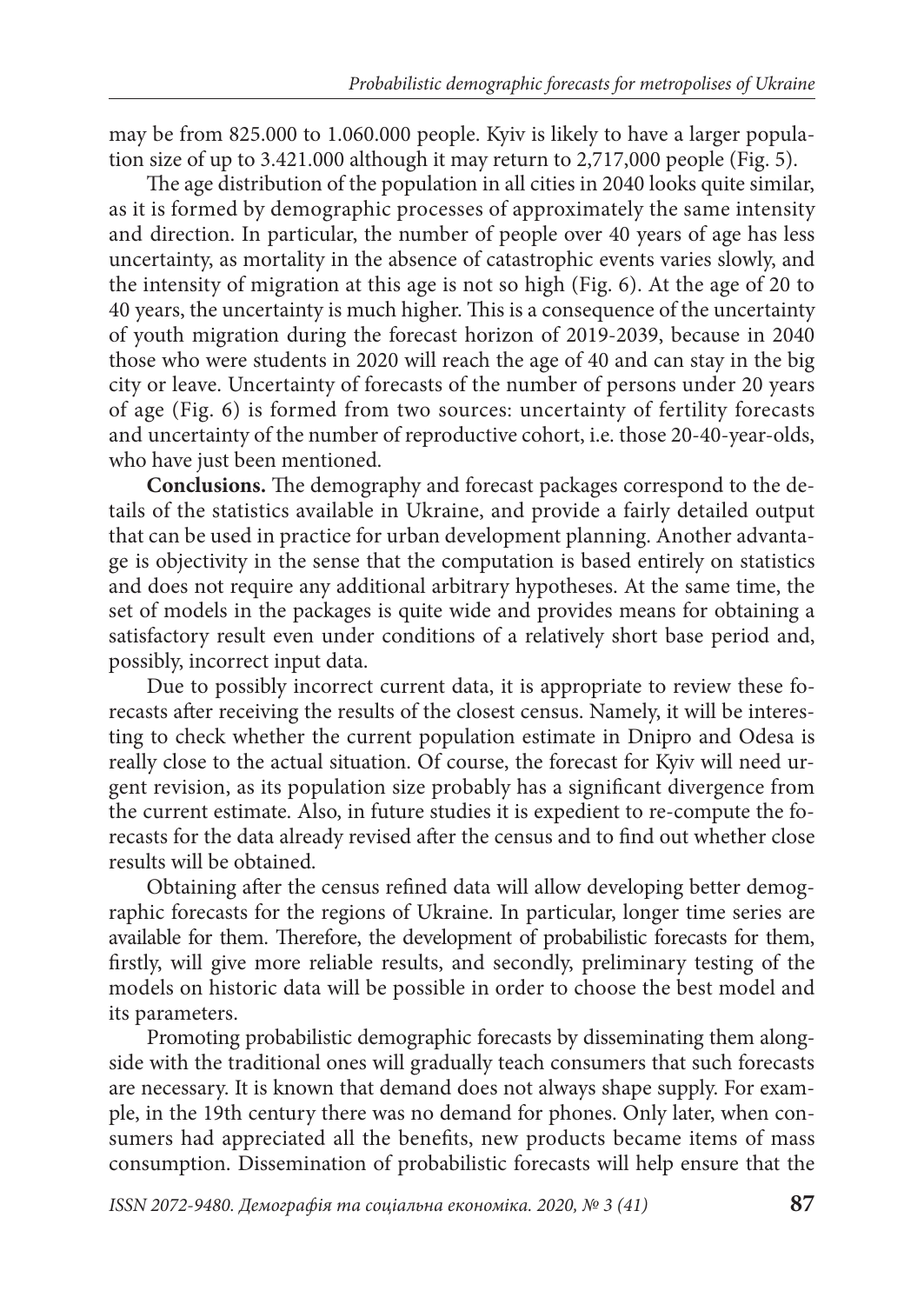public (media) does not take an exclusively "pessimistic" variant, and decision ma kers — exclusively "optimistic" one, as is usually the case, but are informed about the degree and bounds of uncertainty. After all, everyone has long been accustomed to the fact that the weather forecast is not formulated deterministically, but within certain limits. A study in Australia [7] showed that the transition of users to the probabilistic forecasts is easy: who needs one variant, can take the mean, and others for their own purposes may consider the probability distribution.

#### **REFERENCES**

- 1. Keilman, N. (2008). European demographic forecasts have not become more accurate over the past 25 years. Population and Development Review, 34(1), 137-153.
- 2. Khan, H.T.A., W. Lutz (2007). How well did past UN Population Projections anticipate demographic trends in six Southeast Asian countries? Working paper WP-507. Oxford Institute of Ageing.
- 3. Socioeconomic Impact of HIV/AIDS in Ukraine (2006). Washington. The World Bank
- 4. Keilman, N., Pham, D.Q. & Hetland, A. (2002). Why population forecasts should be probabilistic - illustrated by the case of Norway. Demographic Research, Vol. 6, Art. 15, 409-453.
- 5. Keilman, N. (2018). Probabilistic demographic forecasts. Vienna Yearbook of Population Research. Vol. 16, 25-35. http://dx.doi.org/10.1553/populationyearbook2018s025
- 6. Recommendations on Communicating Population Projections (2018). Geneva: UN
- 7. Wilson, T., & Shalley, F. (2019). Subnational population forecasts: Do users want to know about uncertainty? Demographic Research, Vol. 41, Art. 13, 367-392. http://dx.doi.org/ 10.4054/DemRes.2019.41.13
- 8. Lutz, W., Sanderson, W.C., & Scherbov, S. (1998). Expert-based probabilistic population projections. W. Lutz, J. W. Vaupel and D. A. Ahlburg (Eds.), Frontiers of population forecasting, supplement to population and development review (139-155).
- 9. Bijak, J., & Bryant, J. (2016). Bayesian demography 250 years after Bayes. Population Studies 70(1), 1-19. http://dx.doi.org/10.1080/00324728.2015.1122826
- 10. Raftery, A. E., Lalic, N., & Gerland, P. (2014). Joint probabilistic projection of female and male life expectancy. Demographic Research 30(27), 795-822. http://dx.doi.org/10.4054/ DemRes.2014.30.27
- 11. R Core Team (2018). R: A Language and Environment for Statistical Computing. R Foundation for Statistical Computing. Vienna, Austria. https://www.R-project.org/
- 12. Sevcikova, H., Raftery, A.E. & Gerland, P. (2013). Bayesian Probabilistic Population Projections: Do It Yourself. Joint Eurostat/UNECE Work Session on Demographic Projections, WP 13.2, October. 19 p.
- 13. Alkema, L., Raftery, A.E., Gerland, P., Clark, S.J., Pelletier, F., Buettner, T. & Heilig, G.K. (2011). Probabilistic projections of the total fertility rate for all countries. Demography, 48(3), 815-839. http://dx.doi.org/10.1007/s13524-011-0040-5
- 14. Hyndman, R. J., Booth, H. & Yasmeen, F. (2013). Coherent Mortality Forecasting: The Product-Ratio Method with Functional Time Series Models. Demography, 50, 261-283. http://dx.doi.org/10.1007/s13524-012-0145-5
- 15. Hyndman, R.J., & Booth, H. (2008). Stochastic population forecasts using functional data models for mortality, fertility and migration. International Journal of Forecasting, 24, 323-342. http://dx.doi.org/10.1016/j.ijforecast.2008.02.009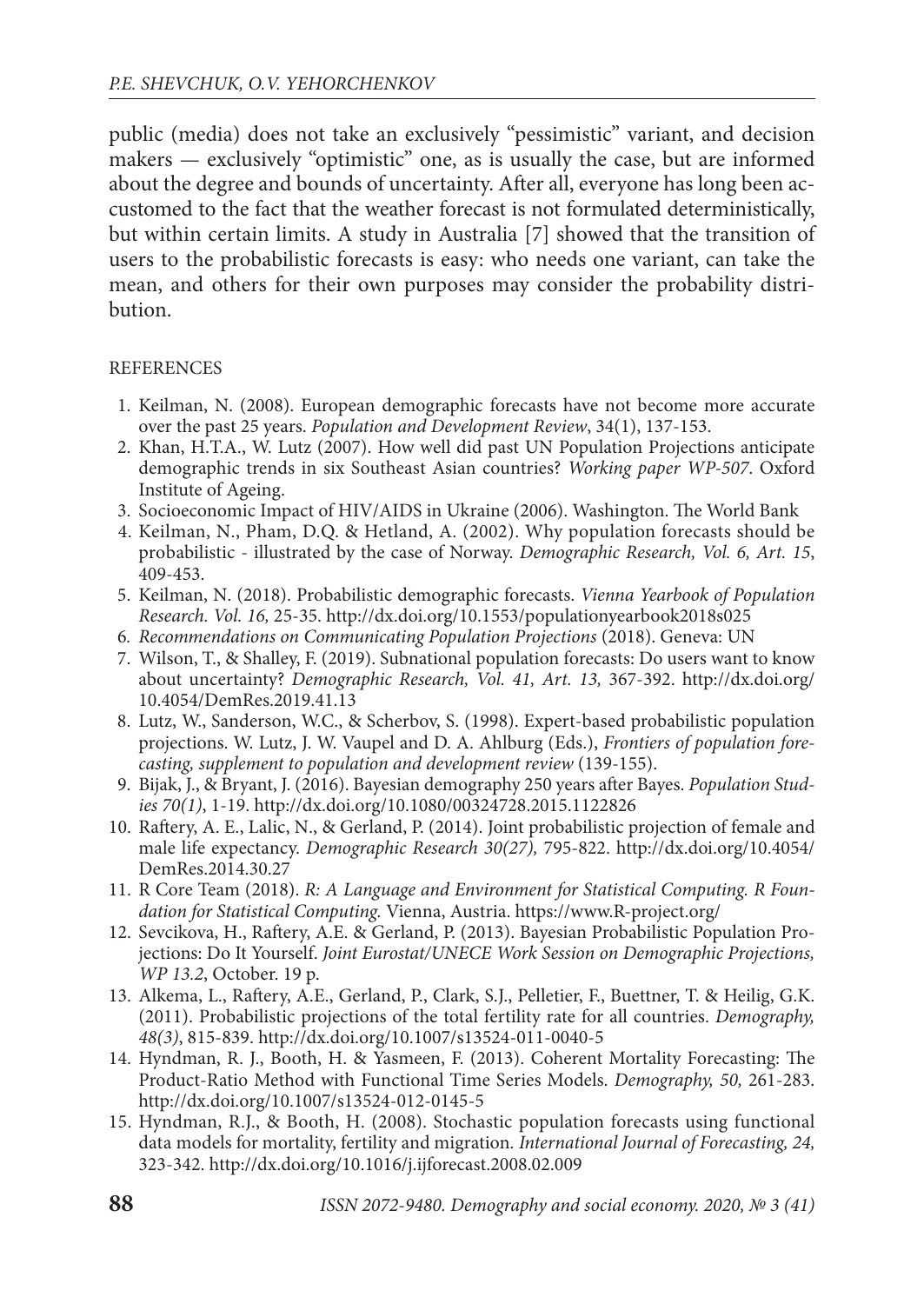- 16. Hyndman, R. J., & Ullah, M. S. (2007). Robust forecasting of mortality and fertility rates: a functional data approach. Computational Statistics & Data Analysis, 51, 4942-4956.
- 17. Reproducibility and Replicability in Science. (2019). National Academies of Sciences, Engineering, and Medicine 2019. Washington, DC: The National Academies Press, 256 p.
- 18. Hyndman, R. J., with contributions from H. Booth, L. Tickle, J. Maindonald (2019). Package demography: forecasting mortality, fertility, migration and population data. R package, Version 1.22
- 19. Lee, R. D., & Carter, L. R. (1992). Modeling and forecasting US mortality. Journal of the American Statistical Association, 87, 659-671.
- 20. Lee, R. D., & Miller, T. (2001). Evaluating the performance of the Lee-Carter method for forecasting mortality. Demography, 38, 537-549.
- 21. Booth, H., Maindonald, J., & Smith, L. (2002). Applying Lee-Carter under conditions of variable mortality decline. Population Studies, 56, 325-336.
- 22. Li, N., & Lee, R. (2005). Coherent mortality forecasts for a group of populations: An extension of the Lee-Carter method. Demography, 42(3), 575-594. http://dx.doi.org/10.1353/ dem.2005.0021
- 23. Lee, R. D. (1993). Modeling and forecasting the time series of U.S. fertility: age distribution, range, and ultimate level. International Journal of Forecasting, 9, 187-202.
- 24. Hyndman, R. J., & Khandakar, Y. (2008). Automatic Time Series Forecasting: The forecast Package for R. Journal of Statistical Software, Volume 27, Iss. 3, 1-22.
- 25. Hyndman, R.J., H.L. Shang (2009). Forecasting functional time series. Journal of the Korean Statistical Society, 38, 199-221. http://dx.doi.org/10.1016/j.jkss.2009.06.002

Стаття надійшла до редакції журналу 22.06.2020

П.Є. Шевчук, канд. екон. наук, старш. наук. співроб. Інститут демографії та соціальних досліджень ім. М.В. Птухи НАН України 01032, м. Київ, бул. Т. Шевченка, 60 E-mail: pavlo-shevchuk@ukr.net ORCID 0000-0003-1158-4438

О.В. Єгорченков, канд. техн. наук, доцент Київський національний університет імені Тараса Шевченка 04116, м. Київ, вул. Б. Гаврилишина, 24 E-mail: alexee@ukr.net ORCID 0000-0003-1390-5311

ЙМОВІРНІСНІ ДЕМОГРАФІЧНІ ПРОГНОЗИ ДЛЯ МЕТРОПОЛІСІВ УКРАЇНИ

Невизначеність є невід'ємною характеристикою демографічних процесів. Ще більшою мірою це стосується майбутнього. Точні детерміністичні прогнози принципово неможливі. Це визначає необхідність кількісної оцінки майбутньої невизначеності. Мета дослідження — розробка ймовірнісних демографічних прогнозів для мегаполісів України й аналіз результатів. Вперше розроблені ймовірнісні демографічні прогнози для деяких міст України. Дослідження проводилось за допомогою методології функціональних даних, яка включає широкий набір демографічних методів і моделей, реалізованих у кількох пакетах мови програмування R. Обрана методологія базується повністю на статистичних даних і не потребує введення додаткових довільних гіпотез. У трьох випадках (а саме щодо народжуваності у Києві, Львові та Харкові)